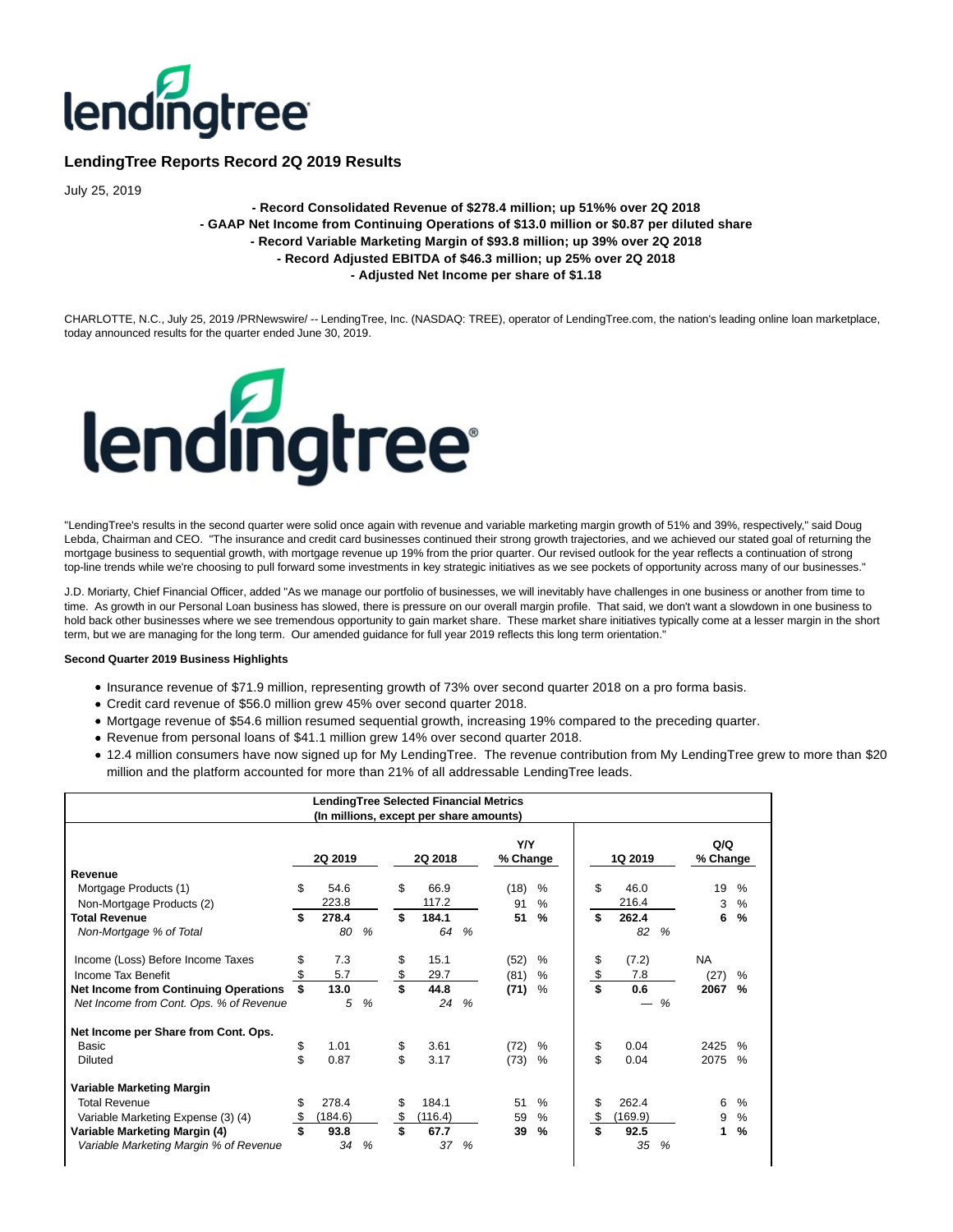| <b>Adjusted EBITDA (4)</b><br>Adjusted EBITDA % of Revenue (4) | 46.3<br>17<br>% | 37.1<br>20 % | 25   | % | 43.0<br>16 % | 8    | $\frac{0}{0}$ |
|----------------------------------------------------------------|-----------------|--------------|------|---|--------------|------|---------------|
| <b>Adjusted Net Income (4)</b>                                 | 17.6            | 20.8         | (15) | % | 15.6         | 13 % |               |
| Adjusted Net Income per Share (4)                              | 1.18            | 1.47         | (20) | % | 1.10         |      | $\frac{0}{0}$ |

(1) Includes the purchase mortgage and refinance mortgage products.

(2) Includes the home equity, reverse mortgage, personal loan, credit card, small business loan, student loan, auto loan, home services, insurance, deposit and personal credit products and income from the re-sale of advertising to third parties.

(3) Represents the portion of selling and marketing expense attributable to variable costs paid for advertising, direct marketing and related expenses. Also includes the portion of cost of revenue attributable to costs paid for advertising re-sold to third parties. Excludes overhead, fixed costs and personnel-related expenses. (4) Variable Marketing Expense, Variable Marketing Margin, Variable Marketing Margin % of Revenue, Adjusted EBITDA, Adjusted EBITDA % of revenue, Adjusted

Net Income and Adjusted Net Income per Share are non-GAAP measures. Please see "LendingTree's Reconciliation of Non-GAAP Measures to GAAP" and "LendingTree's Principles of Financial Reporting" below for more information.

# **Second Quarter 2019 Financial Highlights**

- Record consolidated revenue of \$278.4 million represents an increase of 51% over revenue in the second quarter 2018.
- GAAP net income from continuing operations of \$13.0 million, or \$0.87 per diluted share.
- Record Variable Marketing Margin of \$93.8 million represented grew 39% over second quarter 2018.
- Record Adjusted EBITDA of \$46.3 million increased 25% over second quarter 2018.
- Adjusted Net Income per share of \$1.18.
- After borrowing an initial total of \$215 million against our revolving credit facility to fund acquisitions, we have since re-payed \$115 million, bringing total revolving debt down to \$100 million as of July 24, 2019.

# **Business Outlook - 2019**

LendingTree is introducing Revenue, Variable Marketing Margin and Adjusted EBITDA guidance for third quarter 2019 and revising full-year 2019 guidance, as follows:

Third quarter 2019:

- Revenue is anticipated to be in the range of \$290 \$300 million.
- Variable Marketing Margin is expected in the range of \$104 \$109 million.
- Adjusted EBITDA is anticipated in the range of \$55 \$60 million.

## Full-year 2019:

- Revenue is now anticipated to be in the range of \$1,080 \$1,100 million, up from prior range of \$1,060 \$1,090 million.
- Variable Marketing Margin is expected in the range of \$390 \$405 million, compared to prior range of \$400 \$415 million.
- Adjusted EBITDA is anticipated in the range of \$195 \$205 million, compared to prior range of \$210 \$220 million.

LendingTree is not able to provide a reconciliation of projected Variable Marketing Margin or Adjusted EBITDA to the most directly comparable expected GAAP results due to the unknown effect, timing and potential significance of the effects of legal matters, tax considerations, and income and expense from changes in fair value of contingent consideration from acquisitions. Expenses associated with legal matters, tax consequences, and income and expense from changes in fair value of contingent consideration from acquisitions have in the past, and may in the future, significantly affect GAAP results in a particular period.

# **Quarterly Conference Call**

A conference call to discuss LendingTree's second quarter 2019 financial results will be webcast live today, July 25, 2019 at 9:00 AM Eastern Time (ET). The live audiocast is open to the public and will be available on LendingTree's investor relations website a[t http://investors.lendingtree.com/.](http://investors.lendingtree.com/) The call may also be accessed toll-free via phone at (877) 606-1416. Callers outside the United States and Canada may dial (707) 287-9313. Following completion of the call, a recorded replay of the webcast will be available on LendingTree's investor relations website until 12:00 PM ET on Thursday, August 1, 2019. To listen to the telephone replay, call toll-free (855) 859-2056 with passcode #4977548. Callers outside the United States and Canada may dial (404) 537-3406 with passcode #4977548.

## **LENDINGTREE, INC. AND SUBSIDIARIES CONSOLIDATED STATEMENTS OF OPERATIONS AND COMPREHENSIVE INCOME (Unaudited)**

|                                                                   |                                          |         | <b>Three Months Ended</b><br><b>June 30.</b> |         |    | <b>Six Months Ended</b><br><b>June 30.</b> |    |         |  |  |  |  |
|-------------------------------------------------------------------|------------------------------------------|---------|----------------------------------------------|---------|----|--------------------------------------------|----|---------|--|--|--|--|
|                                                                   |                                          | 2019    |                                              | 2018    |    | 2019                                       |    | 2018    |  |  |  |  |
|                                                                   | (in thousands, except per share amounts) |         |                                              |         |    |                                            |    |         |  |  |  |  |
| Revenue                                                           | \$                                       | 278,421 | S.                                           | 184.101 | s. | 540,811                                    | s. | 365,136 |  |  |  |  |
| Costs and expenses:                                               |                                          |         |                                              |         |    |                                            |    |         |  |  |  |  |
| Cost of revenue (exclusive of depreciation and amortization shown |                                          |         |                                              |         |    |                                            |    |         |  |  |  |  |
| separately below) (1)                                             |                                          | 16.310  |                                              | 6.043   |    | 33.980                                     |    | 11.739  |  |  |  |  |
| Selling and marketing expense (1)                                 |                                          | 191.629 |                                              | 123.946 |    | 366.520                                    |    | 249.990 |  |  |  |  |
| General and administrative expense (1)                            |                                          | 27.951  |                                              | 24.759  |    | 59.068                                     |    | 47.573  |  |  |  |  |
| Product development (1)                                           |                                          | 10.175  |                                              | 5.967   |    | 20.341                                     |    | 12.227  |  |  |  |  |
| Depreciation                                                      |                                          | 2.559   |                                              | 1.633   |    | 5.041                                      |    | 3.304   |  |  |  |  |
| Amortization of intangibles                                       |                                          | 14.280  |                                              | 3,964   |    | 27,707                                     |    | 7,927   |  |  |  |  |
| Change in fair value of contingent consideration                  |                                          | 2.790   |                                              | (167)   |    | 17,382                                     |    | (908)   |  |  |  |  |
| Severance                                                         |                                          | 403     |                                              | 3       |    | 457                                        |    | 3       |  |  |  |  |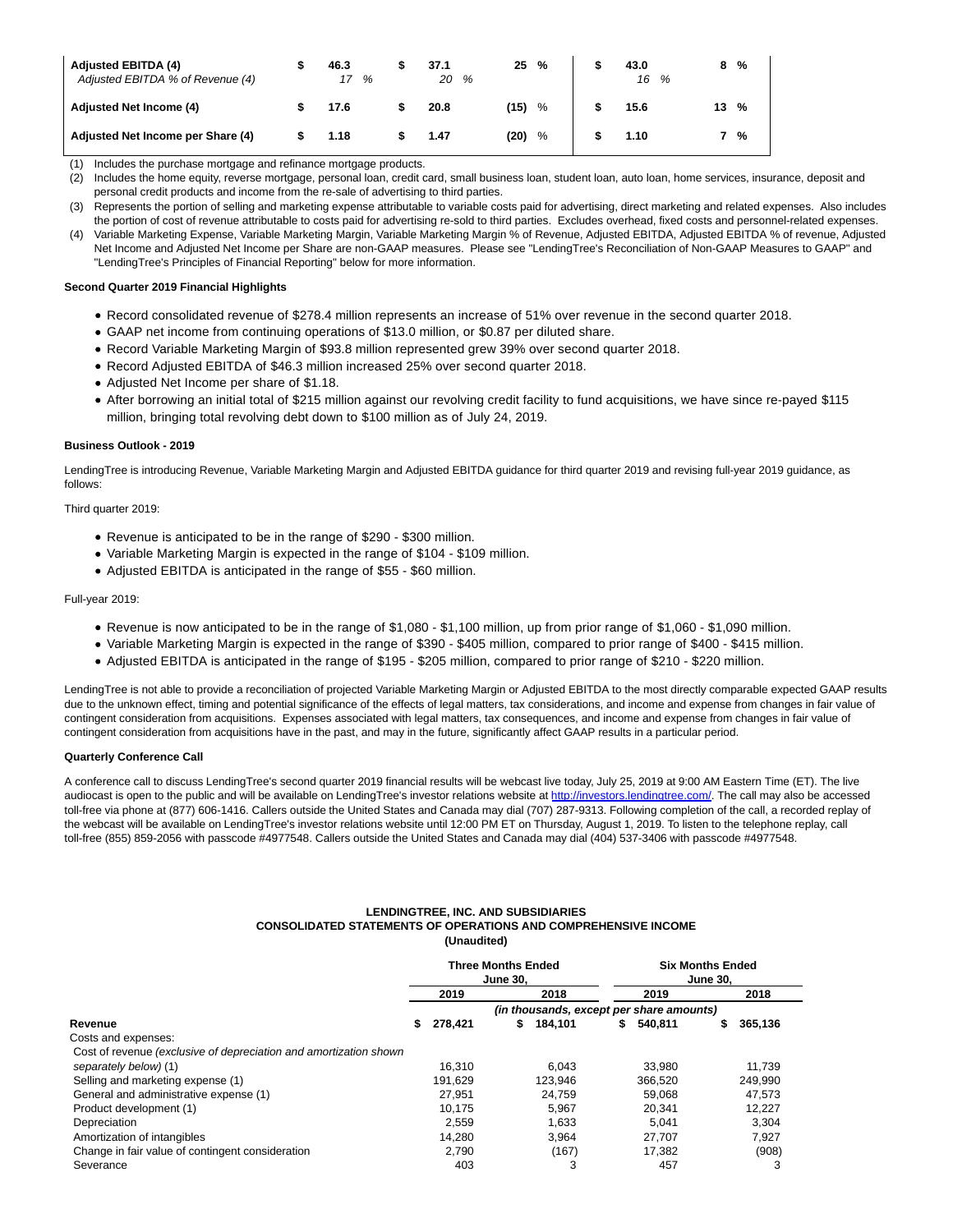| Litigation settlements and contingencies               | 8            | (170) |          | (199) |           | (192)        |
|--------------------------------------------------------|--------------|-------|----------|-------|-----------|--------------|
| <b>Total costs and expenses</b>                        | 266,105      |       | 165,978  |       | 530,297   | 331,663      |
| <b>Operating income</b>                                | 12,316       |       | 18,123   |       | 10,514    | 33,473       |
| Other (expense) income, net:                           |              |       |          |       |           |              |
| Interest expense, net                                  | (5,095)      |       | (2,924)  |       | (10, 563) | (5, 912)     |
| Other income (expense)                                 | 71           |       | (71)     |       | 139       | (37)         |
| Income before income taxes                             | 7.292        |       | 15,128   |       | 90        | 27,524       |
| Income tax benefit                                     | 5,689        |       | 29,721   |       | 13,441    | 53,182       |
| Net income from continuing operations                  | 12,981       |       | 44,849   |       | 13,531    | 80,706       |
| Loss from discontinued operations, net of tax          | (763)        |       | (2, 302) |       | (1,825)   | (6,635)      |
| Net income and comprehensive income                    | \$<br>12,218 | \$    | 42,547   | \$    | 11,706    | \$<br>74,071 |
|                                                        |              |       |          |       |           |              |
| Weighted average shares outstanding:                   |              |       |          |       |           |              |
| Basic                                                  | 12,805       |       | 12,416   |       | 12,762    | 12,254       |
| Diluted                                                | 14,908       |       | 14,147   |       | 14,622    | 14,527       |
| Income per share from continuing operations:           |              |       |          |       |           |              |
| <b>Basic</b>                                           | \$<br>1.01   | \$    | 3.61     | \$    | 1.06      | \$<br>6.59   |
| <b>Diluted</b>                                         | \$<br>0.87   | \$    | 3.17     | \$    | 0.93      | \$<br>5.56   |
| Loss per share from discontinued operations:           |              |       |          |       |           |              |
| Basic                                                  | \$<br>(0.06) | \$    | (0.19)   | \$    | (0.14)    | \$<br>(0.54) |
| <b>Diluted</b>                                         | \$<br>(0.05) | \$    | (0.16)   | \$    | (0.12)    | \$<br>(0.46) |
| Net income per share:                                  |              |       |          |       |           |              |
| <b>Basic</b>                                           | \$<br>0.95   | \$    | 3.43     | \$    | 0.92      | \$<br>6.04   |
| <b>Diluted</b>                                         | \$<br>0.82   | \$    | 3.01     | \$    | 0.80      | \$<br>5.10   |
|                                                        |              |       |          |       |           |              |
| (1) Amounts include non-cash compensation, as follows: |              |       |          |       |           |              |
| Cost of revenue                                        | \$<br>197    | \$    | 79       | \$    | 350       | \$<br>137    |
| Selling and marketing expense                          | 2,283        |       | 1,433    |       | 4,032     | 2,934        |
| General and administrative expense                     | 11,686       |       | 8,490    |       | 21,907    | 17,229       |
| Product development                                    | 1,816        |       | 1,176    |       | 3,746     | 1,987        |

#### **LENDINGTREE, INC. AND SUBSIDIARIES CONSOLIDATED BALANCE SHEETS (Unaudited)**

|                                                                                              | <b>June 30,</b><br>2019 |      | December 31,<br>2018                                  |
|----------------------------------------------------------------------------------------------|-------------------------|------|-------------------------------------------------------|
|                                                                                              |                         |      | (in thousands, except par value<br>and share amounts) |
| <b>ASSETS:</b>                                                                               |                         |      |                                                       |
| Cash and cash equivalents                                                                    | \$<br>51,332 \$         |      | 105,102                                               |
| Restricted cash and cash equivalents                                                         | 58                      |      | 56                                                    |
| Accounts receivable, net                                                                     | 139,778                 |      | 91,072                                                |
| Prepaid and other current assets                                                             | 12,440                  |      | 16,428                                                |
| Assets held for sale                                                                         |                         |      | 21,328                                                |
| Current assets of discontinued operations                                                    | 2.227                   |      | 185                                                   |
| <b>Total current assets</b>                                                                  | 205,835                 |      | 234,171                                               |
| Property and equipment, net                                                                  | 28,874                  |      | 23,175                                                |
| Goodwill                                                                                     | 419.984                 |      | 348,347                                               |
| Intangible assets, net                                                                       | 209,592                 |      | 205,699                                               |
| Deferred income tax assets                                                                   | 93,014                  |      | 79,289                                                |
| Other non-current assets                                                                     | 20,033                  |      | 2,168                                                 |
| Non-current assets of discontinued operations                                                | 3,266                   |      | 3,266                                                 |
| <b>Total assets</b>                                                                          | \$<br>980,598           | \$   | 896,115                                               |
|                                                                                              |                         |      |                                                       |
| <b>LIABILITIES:</b>                                                                          |                         |      |                                                       |
| Revolving credit facility                                                                    | \$<br>115,000           | - \$ | 125,000                                               |
| Accounts payable, trade                                                                      | 17,447                  |      | 15,074                                                |
| Accrued expenses and other current liabilities                                               | 130,323                 |      | 93,190                                                |
| Current contingent consideration                                                             | 29,548                  |      | 11,080                                                |
| Current liabilities of discontinued operations                                               | 15,809                  |      | 17,609                                                |
| <b>Total current liabilities</b>                                                             | 308,127                 |      | 261,953                                               |
| Long-term debt                                                                               | 257,582                 |      | 250,943                                               |
| Non-current contingent consideration                                                         | 20,671                  |      | 27,757                                                |
| Deferred income tax liabilities                                                              | 711                     |      | 894                                                   |
| Other non-current liabilities                                                                | 19,620                  |      | 8,360                                                 |
| <b>Total liabilities</b>                                                                     | 606,711                 |      | 549,907                                               |
| Commitments and contingencies                                                                |                         |      |                                                       |
| <b>SHAREHOLDERS' EQUITY:</b>                                                                 |                         |      |                                                       |
| Preferred stock \$.01 par value; 5,000,000 shares authorized; none issued or outstanding     |                         |      |                                                       |
| Common stock \$.01 par value; 50,000,000 shares authorized; 15,603,806 and 15,428,351 shares |                         |      |                                                       |
| issued, respectively, and 12,967,718 and 12,809,764 shares outstanding, respectively         | 156                     |      | 154                                                   |
| Additional paid-in capital                                                                   | 1,154,174               |      | 1,134,227                                             |
| Accumulated deficit                                                                          | (598, 776)              |      | (610, 482)                                            |
|                                                                                              |                         |      |                                                       |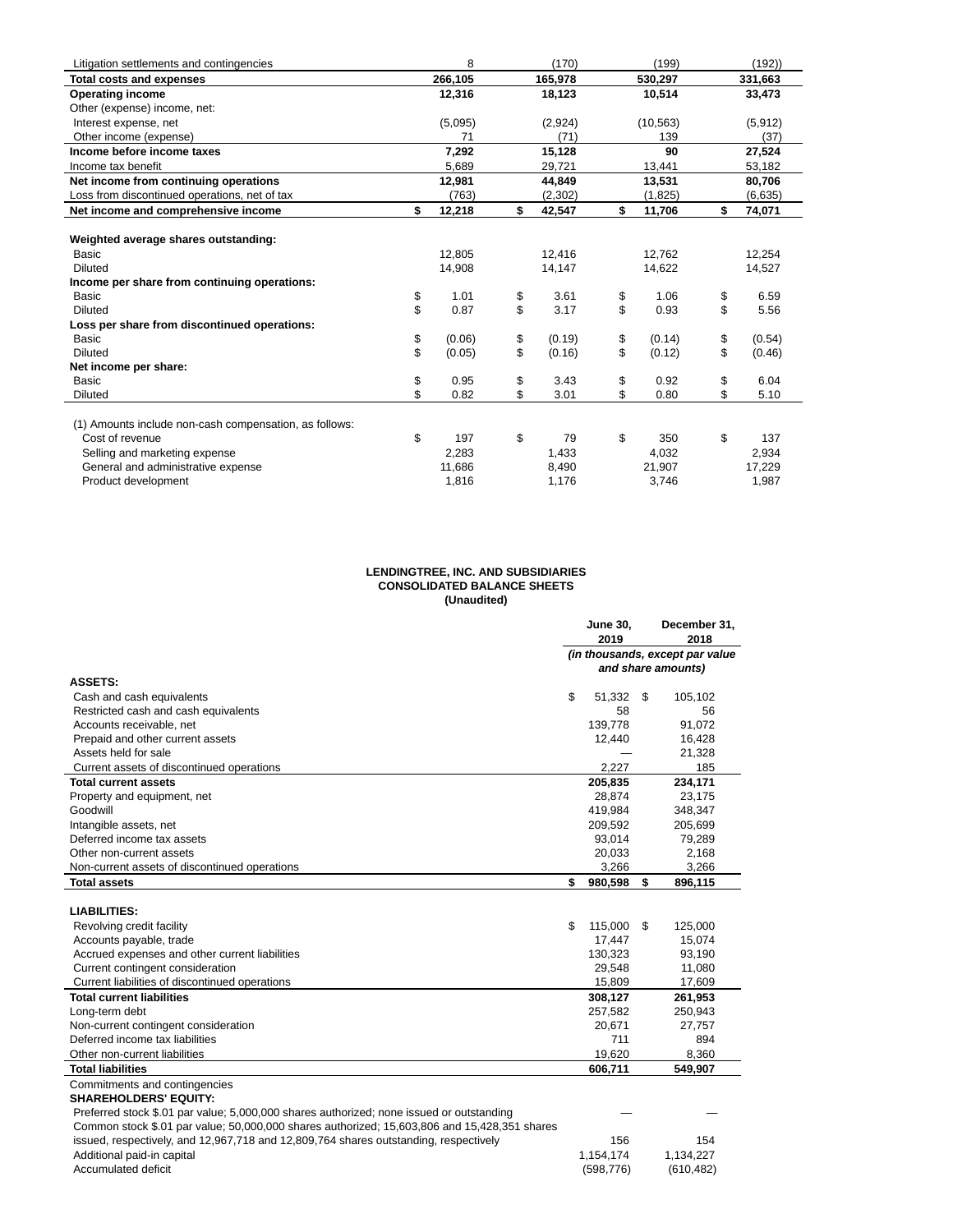| Treasury stock: 2.636.088 and 2.618.587 shares, respectively | (181.667) | .691    |
|--------------------------------------------------------------|-----------|---------|
| Total shareholders' equity                                   | 373.887   | 346.208 |
| Total liabilities and shareholders' equity                   | 980.598   | 896.115 |

# **LENDINGTREE, INC. AND SUBSIDIARIES CONSOLIDATED STATEMENTS OF CASH FLOWS (Unaudited)**

|                                                                                                |              | Six Months Ended June 30, |                |  |  |  |
|------------------------------------------------------------------------------------------------|--------------|---------------------------|----------------|--|--|--|
|                                                                                                | 2019         |                           | 2018           |  |  |  |
|                                                                                                |              |                           | (in thousands) |  |  |  |
| Cash flows from operating activities attributable to continuing operations:                    |              |                           |                |  |  |  |
| Net income and comprehensive income                                                            | \$<br>11,706 | - \$                      | 74,071         |  |  |  |
| Less: Loss from discontinued operations, net of tax                                            | 1,825        |                           | 6,635          |  |  |  |
| Income from continuing operations                                                              | 13,531       |                           | 80,706         |  |  |  |
| Adjustments to reconcile income from continuing operations to net cash provided by             |              |                           |                |  |  |  |
| operating activities attributable to continuing operations:                                    |              |                           |                |  |  |  |
| (Gain) loss on impairments and disposal of assets                                              | (1,729)      |                           | 1,889          |  |  |  |
| Amortization of intangibles                                                                    | 27,707       |                           | 7,927          |  |  |  |
| Depreciation                                                                                   | 5,041        |                           | 3,304          |  |  |  |
| Rental amortization of intangibles and depreciation                                            |              |                           | 396            |  |  |  |
| Non-cash compensation expense                                                                  | 30,035       |                           | 22,287         |  |  |  |
| Deferred income taxes                                                                          | (13, 624)    |                           | (56, 197)      |  |  |  |
| Change in fair value of contingent consideration                                               | 17,382       |                           | (908)          |  |  |  |
| Bad debt expense                                                                               | 1,282        |                           | 513            |  |  |  |
| Amortization of debt issuance costs                                                            | 970          |                           | 865            |  |  |  |
| Amortization of convertible debt discount                                                      | 5,929        |                           | 5,623          |  |  |  |
| Changes in current assets and liabilities:                                                     |              |                           |                |  |  |  |
| Accounts receivable                                                                            | (48, 396)    |                           | (26, 841)      |  |  |  |
| Prepaid and other current assets                                                               | (190)        |                           | (787)          |  |  |  |
| Accounts payable, accrued expenses and other current liabilities                               | 28,192       |                           | (3,970)        |  |  |  |
| Current contingent consideration                                                               | (3,000)      |                           | (21,900)       |  |  |  |
| Income taxes receivable                                                                        | 4,388        |                           | 2,522          |  |  |  |
| Other, net                                                                                     | 357          |                           | (165)          |  |  |  |
| Net cash provided by operating activities attributable to continuing operations                | 67,875       |                           | 15,264         |  |  |  |
| Cash flows from investing activities attributable to continuing operations:                    |              |                           |                |  |  |  |
| Capital expenditures                                                                           | (9,769)      |                           | (6, 747)       |  |  |  |
| Proceeds from sale of fixed assets                                                             | 24,062       |                           |                |  |  |  |
| Acquisition of ValuePenguin, net of cash acquired                                              | (105, 578)   |                           |                |  |  |  |
| Acquisition of QuoteWizard, net of cash acquired                                               | 447          |                           |                |  |  |  |
| Acquisition of Ovation, net of cash acquired                                                   |              |                           | (11,683)       |  |  |  |
| Acquisition of SnapCap                                                                         |              |                           | (10)           |  |  |  |
| Other investing activities                                                                     |              |                           | (1)            |  |  |  |
| Net cash used in investing activities attributable to continuing operations                    | (90, 838)    |                           | (18, 441)      |  |  |  |
| Cash flows from financing activities attributable to continuing operations:                    |              |                           |                |  |  |  |
| Payments related to net-share settlement of stock-based compensation, net of proceeds          |              |                           |                |  |  |  |
| from exercise of stock options                                                                 | (7,646)      |                           | 895            |  |  |  |
| Contingent consideration payments                                                              | (3,000)      |                           | (25,600)       |  |  |  |
| Net repayment of revolving credit facility                                                     | (10,000)     |                           |                |  |  |  |
| Payment of debt issuance costs                                                                 | (31)         |                           | (84)           |  |  |  |
| Purchase of treasury stock                                                                     | (3,976)      |                           | (47, 101)      |  |  |  |
| Net cash used in financing activities attributable to continuing operations                    | (24, 653)    |                           | (71, 890)      |  |  |  |
| Total cash used in continuing operations                                                       | (47, 616)    |                           | (75,067)       |  |  |  |
| Discontinued operations:                                                                       |              |                           |                |  |  |  |
|                                                                                                |              |                           |                |  |  |  |
| Net cash used in operating activities attributable to discontinued operations                  | (6, 152)     |                           | (4,224)        |  |  |  |
| Total cash used in discontinued operations                                                     | (6, 152)     |                           | (4, 224)       |  |  |  |
| Net decrease in cash, cash equivalents, restricted cash and restricted cash equivalents        | (53, 768)    |                           | (79, 291)      |  |  |  |
| Cash, cash equivalents, restricted cash and restricted cash equivalents at beginning of period | 105,158      |                           | 372,641        |  |  |  |
| Cash, cash equivalents, restricted cash and restricted cash equivalents at end of period       | \$<br>51,390 | \$                        | 293,350        |  |  |  |

# **LENDINGTREE'S RECONCILIATION OF NON-GAAP MEASURES TO GAAP**

Below is a reconciliation of selling and marketing expense to Variable Marketing Expense. See "Lending Tree's Principles of Financial Reporting" for further discussion of the Company's use of this non-GAAP measure.

|                 | <b>Three Months Ended</b> |                 |  |  |  |  |  |  |  |  |
|-----------------|---------------------------|-----------------|--|--|--|--|--|--|--|--|
| <b>June 30.</b> | March 31.                 | <b>June 30.</b> |  |  |  |  |  |  |  |  |
| 2019            | 2019                      | 2018            |  |  |  |  |  |  |  |  |
|                 | (in thousands)            |                 |  |  |  |  |  |  |  |  |
| 191.629         | 174.891                   | 123.946         |  |  |  |  |  |  |  |  |
|                 |                           |                 |  |  |  |  |  |  |  |  |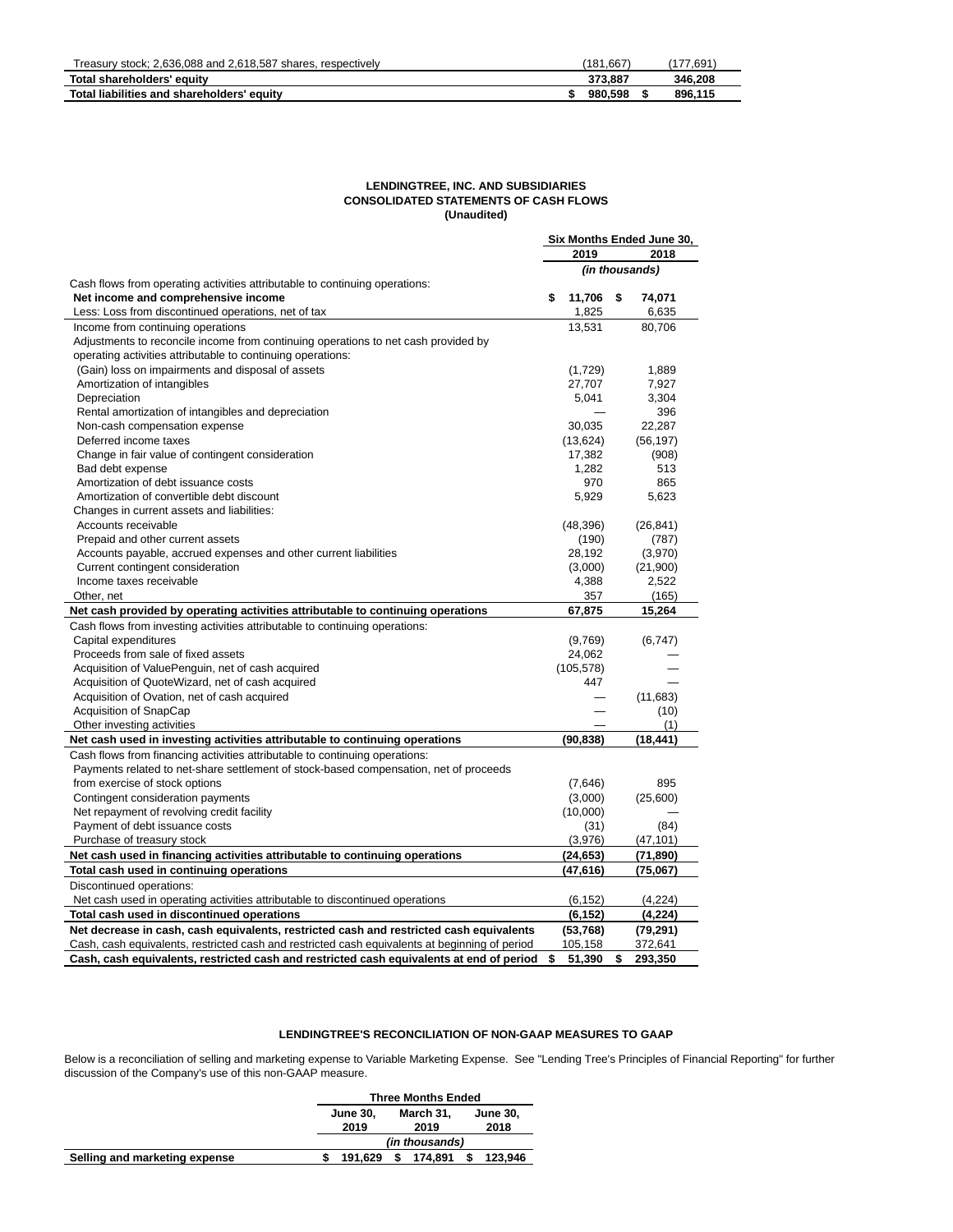| Non-variable selling and marketing expense (1)   | (12,079)  | (12, 305) | (7,571) |
|--------------------------------------------------|-----------|-----------|---------|
| Cost of advertising re-sold to third parties (2) | 5.053     | 7.336     |         |
| Variable Marketing Expense                       | 184.603 S | 169.922   | 116.375 |

(1) Represents the portion of selling and marketing expense not attributable to variable costs paid for advertising, direct marketing and related expenses. Includes overhead, fixed costs and personnelrelated expenses.

(2) Represents the portion of cost of revenue attributable to costs paid for advertising re-sold to third parties. Excludes overhead, fixed costs, and personnel-related expenses.

Below is a reconciliation of net income from continuing operations to Variable Marketing Margin and net income from continuing operations % of revenue to Variable Marketing Margin % of revenue. See "LendingTree's Principles of Financial Reporting" for further discussion of the Company's use of these non-GAAP measures.

|                                                        |                         |               |                   | <b>Three Months Ended</b> |               |    |                         |      |
|--------------------------------------------------------|-------------------------|---------------|-------------------|---------------------------|---------------|----|-------------------------|------|
|                                                        | <b>June 30,</b><br>2019 |               | March 31,<br>2019 |                           |               |    | <b>June 30,</b><br>2018 |      |
|                                                        |                         |               |                   | (in thousands)            |               |    |                         |      |
| Net income from continuing operations                  | \$<br>12,981            |               | \$                | 550                       |               | \$ | 44,849                  |      |
| Net income from continuing operations % of revenue     | 5                       | $\frac{9}{6}$ |                   |                           | $\frac{9}{6}$ |    | 24                      | $\%$ |
| Adjustments to reconcile to Variable Marketing Margin: |                         |               |                   |                           |               |    |                         |      |
| Cost of revenue                                        | 16,310                  |               |                   | 17,670                    |               |    | 6,043                   |      |
| Cost of advertising re-sold to third parties (1)       | (5,053)                 |               |                   | (7, 336)                  |               |    |                         |      |
| Non-variable selling and marketing expense (2)         | 12,079                  |               |                   | 12.305                    |               |    | 7,571                   |      |
| General and administrative expense                     | 27,951                  |               |                   | 31,117                    |               |    | 24,759                  |      |
| Product development                                    | 10,175                  |               |                   | 10,166                    |               |    | 5,967                   |      |
| Depreciation                                           | 2,559                   |               |                   | 2,482                     |               |    | 1,633                   |      |
| Amortization of intangibles                            | 14,280                  |               |                   | 13,427                    |               |    | 3,964                   |      |
| Change in fair value of contingent consideration       | 2,790                   |               |                   | 14,592                    |               |    | (167)                   |      |
| Severance                                              | 403                     |               |                   | 54                        |               |    | 3                       |      |
| Litigation settlements and contingencies               | 8                       |               |                   | (207)                     |               |    | (170)                   |      |
| Interest expense, net                                  | 5,095                   |               |                   | 5,468                     |               |    | 2,924                   |      |
| Other (income) expense                                 | (71)                    |               |                   | (68)                      |               |    | 71                      |      |
| Income tax benefit                                     | (5,689)                 |               |                   | (7,752)                   |               |    | (29, 721)               |      |
| Variable Marketing Margin                              | \$<br>93,818            |               | \$                | 92,468                    |               | \$ | 67,726                  |      |
| Variable Marketing Margin % of revenue                 | 34                      | %             |                   | 35                        | %             |    | 37                      | %    |

(1) Represents the portion of cost of revenue attributable to costs paid for advertising re-sold to third parties. Excludes overhead, fixed costs and personnel-related expenses.

(2) Represents the portion of selling and marketing expense not attributable to variable costs paid for advertising, direct marketing and related expenses. Includes overhead, fixed costs and personnel-related expenses.

Below is a reconciliation of net income from continuing operations to adjusted EBITDA and net income from continuing operations % of revenue to adjusted EBITDA % of revenue. See "LendingTree's Principles of Financial Reporting" for further discussion of the Company's use of these non-GAAP measures.

|                                                     |                 |               | <b>Three Months Ended</b> |   |                 |   |
|-----------------------------------------------------|-----------------|---------------|---------------------------|---|-----------------|---|
|                                                     | <b>June 30,</b> |               | March 31,                 |   | <b>June 30,</b> |   |
|                                                     | 2019            |               | 2019<br>(in thousands)    |   | 2018            |   |
| Net income from continuing operations               | \$<br>12,981    |               | \$<br>550                 |   | \$<br>44,849    |   |
| Net income from continuing operations % of revenue  | 5               | $\frac{9}{6}$ |                           | % | 24              | % |
| Adjustments to reconcile to Adjusted EBITDA:        |                 |               |                           |   |                 |   |
| Amortization of intangibles                         | 14,280          |               | 13,427                    |   | 3,964           |   |
| Depreciation                                        | 2.559           |               | 2.482                     |   | 1.633           |   |
| Severance                                           | 403             |               | 54                        |   | 3               |   |
| (Gain) loss on impairments and disposal of assets   | (2, 196)        |               | 218                       |   | 1,797           |   |
| Non-cash compensation expense                       | 15,982          |               | 14,053                    |   | 11,178          |   |
| Change in fair value of contingent consideration    | 2.790           |               | 14.592                    |   | (167)           |   |
| Acquisition expense                                 | 60              |               | 119                       |   | 625             |   |
| Litigation settlements and contingencies            | 8               |               | (207)                     |   | (170)           |   |
| Interest expense, net                               | 5,095           |               | 5,468                     |   | 2,924           |   |
| Rental amortization of intangibles and depreciation |                 |               |                           |   | 194             |   |
| Income tax benefit                                  | (5,689)         |               | (7,752)                   |   | (29, 721)       |   |
| <b>Adjusted EBITDA</b>                              | \$<br>46,273    |               | \$<br>43,004              |   | \$<br>37,109    |   |
| Adjusted EBITDA % of revenue                        | 17              | $\frac{9}{6}$ | 16                        | % | 20              | % |

Below is a reconciliation of net income from continuing operations to Adjusted Net Income and net income per diluted share from continuing operations to Adjusted Net Income per share. See "LendingTree's Principles of Financial Reporting" for further discussion of the Company's use of these non-GAAP measures.

|                                       |                 | <b>Three Months Ended</b> |           |  |                                          |
|---------------------------------------|-----------------|---------------------------|-----------|--|------------------------------------------|
|                                       | <b>June 30.</b> |                           | March 31. |  | <b>June 30.</b>                          |
|                                       | 2019            |                           | 2019      |  | 2018                                     |
|                                       |                 |                           |           |  | (in thousands, except per share amounts) |
| Net income from continuing operations | 12.981          |                           | 550       |  | 44.849                                   |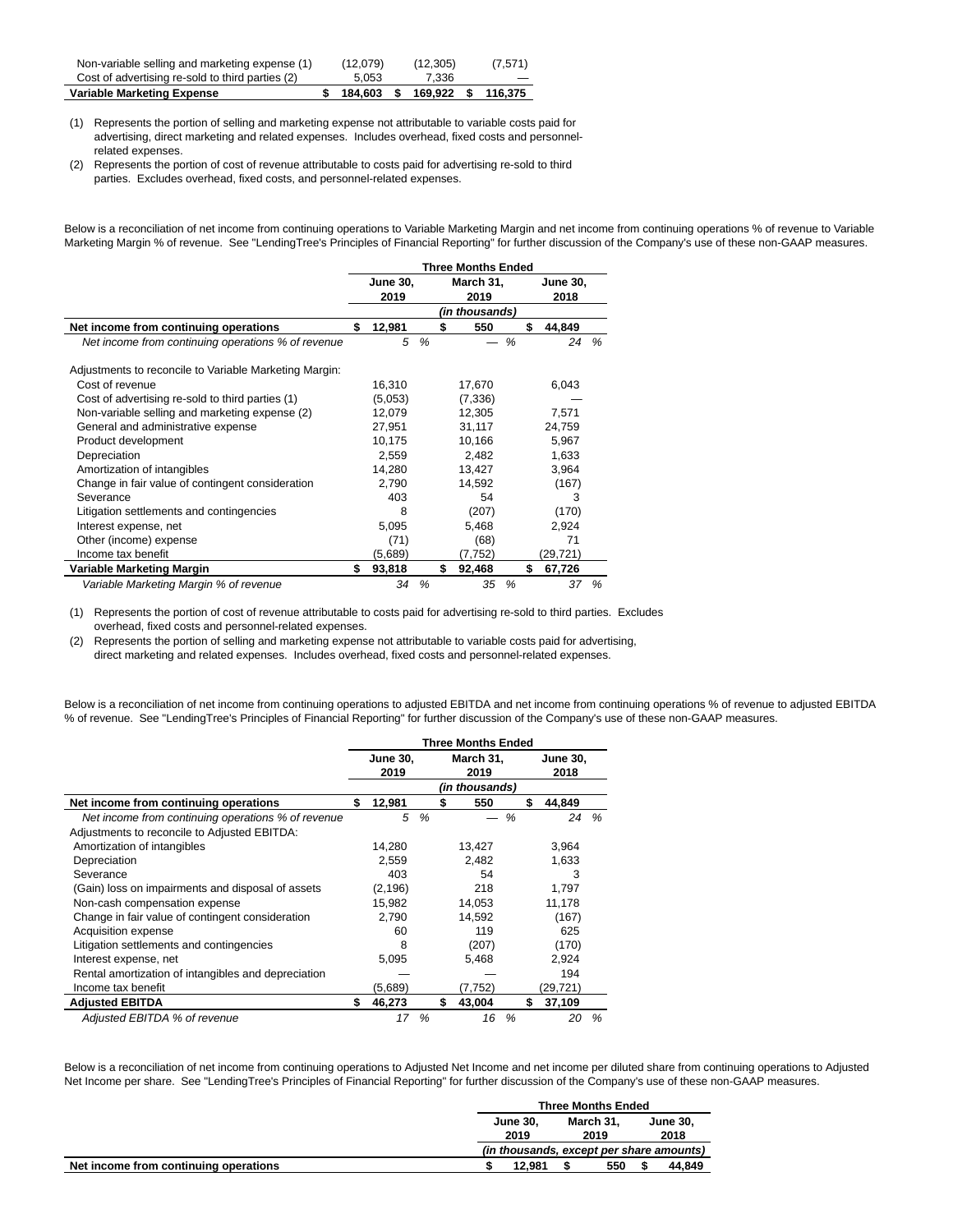| Adjustments to reconcile to Adjusted Net Income:                               |          |    |          |   |          |
|--------------------------------------------------------------------------------|----------|----|----------|---|----------|
| Non-cash compensation                                                          | 15,982   |    | 14.053   |   | 11,178   |
| (Gain) loss on impairments and disposal of assets                              | (2, 196) |    | 218      |   | 1.797    |
| Acquisition expense                                                            | 60       |    | 119      |   | 625      |
| Change in fair value of contingent consideration                               | 2.790    |    | 14,592   |   | (167)    |
| Severance                                                                      | 403      |    | 54       |   | 3        |
| Litigation settlements and contingencies                                       | 8        |    | (207)    |   | (170)    |
| Income tax benefit from adjusted items                                         | (4,663)  |    | (7, 811) |   | (3,639)  |
| Excess tax benefit from stock-based compensation                               | (7,723)  |    | (6,003)  |   | (33,667) |
| <b>Adjusted net income</b>                                                     | 17,642   | S  | 15,565   |   | 20,809   |
|                                                                                |          |    |          |   |          |
| Net income per diluted share from continuing operations                        | 0.87     | S  | 0.04     |   | 3.17     |
| Adjustments to reconcile net income from continuing operations to Adjusted Net |          |    |          |   |          |
| Income                                                                         | 0.31     |    | 1.06     |   | (1.70)   |
| Adjusted net income per share                                                  | 1.18     | \$ | 1.10     | S | 1.47     |
| Weighted average diluted shares outstanding                                    | 14.908   |    | 14.186   |   | 14,147   |

# **LENDINGTREE'S PRINCIPLES OF FINANCIAL REPORTING**

LendingTree reports the following non-GAAP measures as supplemental to GAAP:

- Variable Marketing Margin, including Variable Marketing Expense
- Variable Marketing Margin % of revenue
- Earnings Before Interest, Taxes, Depreciation and Amortization, as adjusted for certain items discussed below ("Adjusted EBITDA")
- Adjusted EBITDA % of revenue
- Adjusted Net Income
- Adjusted Net Income per share

Variable Marketing Margin is a measure of the efficiency of the Company's operating model, measuring revenue after subtracting variable marketing and advertising costs that directly influence revenue. The Company's operating model is highly sensitive to the amount and efficiency of variable marketing expenditures, and the Company's proprietary systems are able to make rapidly changing decisions concerning the deployment of variable marketing expenditures (primarily but not exclusively online and mobile advertising placement) based on proprietary and sophisticated analytics. Variable Marketing Margin and Variable Marketing Margin % of revenue are primary metrics by which the Company measures the effectiveness of its marketing efforts.

Adjusted EBITDA and Adjusted EBITDA % of revenue are primary metrics by which LendingTree evaluates the operating performance of its businesses, on which its marketing expenditures and internal budgets are based and, in the case of Adjusted EBITDA, by which management and many employees are compensated.

Adjusted Net Income and Adjusted Net Income per share supplement GAAP income from continuing operations and GAAP income per diluted share from continuing operations by enabling investors to make period to period comparisons of those components of the nearest comparable GAAP measures that management believes better reflect the underlying financial performance of the Company's business operations during particular financial reporting periods. Adjusted Net Income and Adjusted Net Income per share exclude certain amounts, such as non-cash compensation, non-cash asset impairment charges, gain/loss on disposal of assets, severance, litigation settlements and contingencies, acquisition and disposition income or expenses including with respect to changes in fair value of contingent consideration, one-time items which are recognized and recorded under GAAP in particular periods but which might be viewed as not necessarily coinciding with the underlying business operations for the periods in which they are so recognized and recorded, the effects to income taxes of the aforementioned adjustments and any excess tax benefit or expense associated with stock-based compensation recorded in net income in conjunction with FASB pronouncement ASU 2016-09. LendingTree believes that Adjusted Net Income and Adjusted Net Income per share are useful financial indicators that provide a different view of the financial performance of the Company than Adjusted EBITDA (the primary metric by which LendingTree evaluates the operating performance of its businesses) and the GAAP measures of net income from continuing operations and GAAP income per diluted share from continuing operations.

These non-GAAP measures should be considered in addition to results prepared in accordance with GAAP, but should not be considered a substitute for or superior to GAAP results. LendingTree provides and encourages investors to examine the reconciling adjustments between the GAAP and non-GAAP measures set forth above.

#### **Definition of LendingTree's Non-GAAP Measures**

Variable Marketing Margin is defined as revenue less Variable Marketing Expense. Variable Marketing Expense is defined as the expense attributable to variable costs paid for advertising, direct marketing and related expenses, including the portion of cost of revenue attributable to costs paid for advertising re-sold to third parties, and excluding overhead, fixed costs and personnel-related expenses. The majority of these variable advertising costs are expressly intended to drive traffic to our websites and these variable advertising costs are included in selling and marketing expense on the company's consolidated statements of operations and consolidated income. When advertising inventory is re-sold to third parties, the proceeds of such transactions are included in revenue for the purposes of calculating Variable Marketing Margin, and the costs of such re-sold advertising are included in cost of revenue in the company's consolidated statements of operations and consolidated income and are included in Variable Marketing Expense for purposes of calculating Variable Marketing Margin.

EBITDA is defined as net income from continuing operations excluding interest, income taxes, amortization of intangibles and depreciation.

Adjusted EBITDA is defined as EBITDA excluding (1) non-cash compensation expense, (2) non-cash impairment charges, (3) gain/loss on disposal of assets, (4) restructuring and severance expenses, (5) litigation settlements and contingencies, (6) acquisitions and dispositions income or expense (including with respect to changes in fair value of contingent consideration), and (7) one-time items.

Adjusted Net Income is defined as net income (loss) from continuing operations excluding (1) non-cash compensation expense, (2) non-cash impairment charges, (3) gain/loss on disposal of assets, (4) restructuring and severance expenses, (5) litigation settlements and contingencies,

(6) acquisitions and dispositions income or expense (including with respect to changes in fair value of contingent consideration), (7) one-time items, (8) the effects to income taxes of the aforementioned adjustments, and (9) any excess tax benefit or expense associated with stock-based compensation recorded in net income in conjunction with FASB pronouncement ASU 2016-09.

Adjusted Net Income per share is defined as Adjusted Net Income divided by the adjusted weighted average diluted shares outstanding. For periods which the